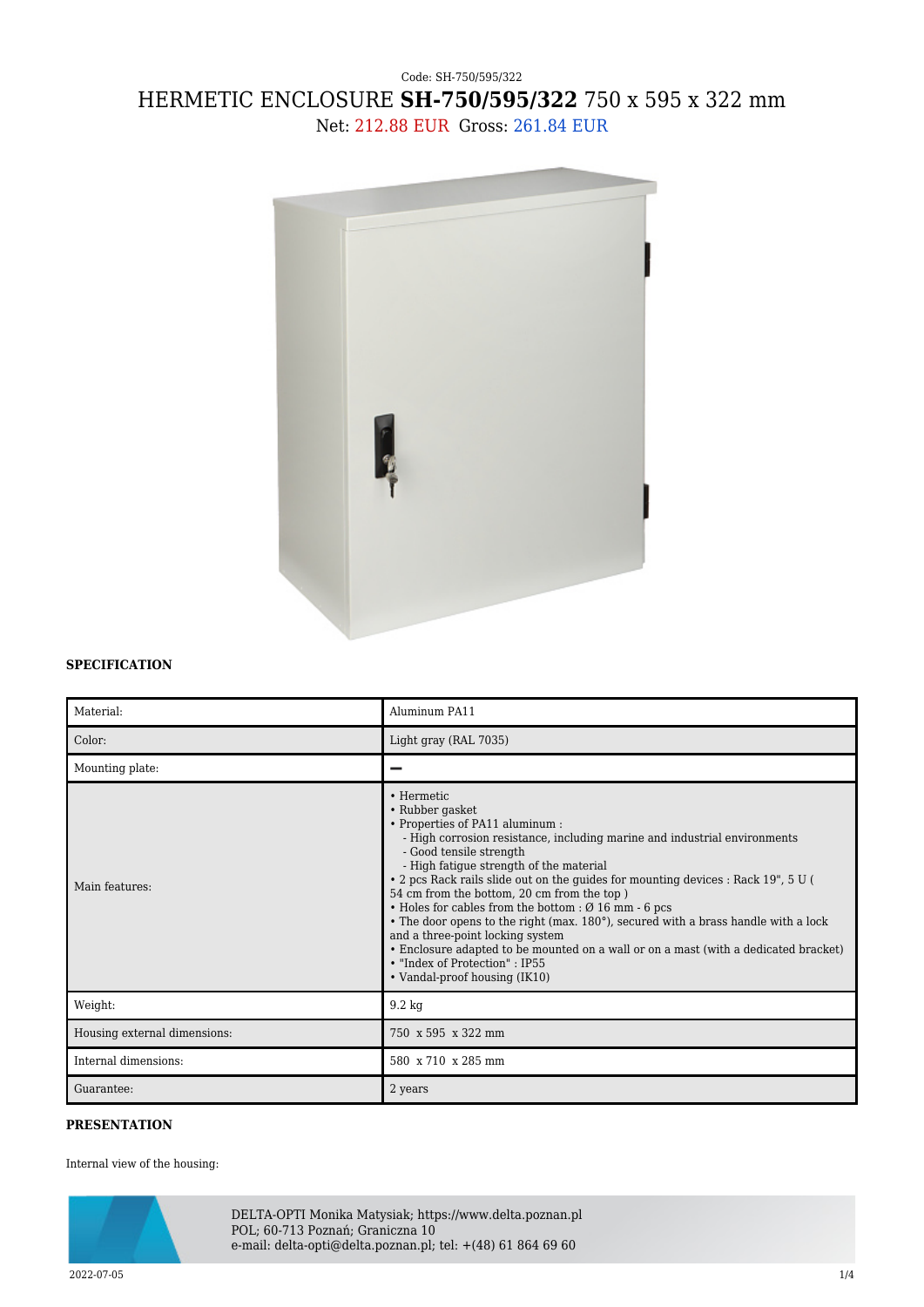

Rack rails slide out on the guides for mounting devices:





DELTA-OPTI Monika Matysiak; https://www.delta.poznan.pl POL; 60-713 Poznań; Graniczna 10 e-mail: delta-opti@delta.poznan.pl; tel: +(48) 61 864 69 60

2022-07-05 2/4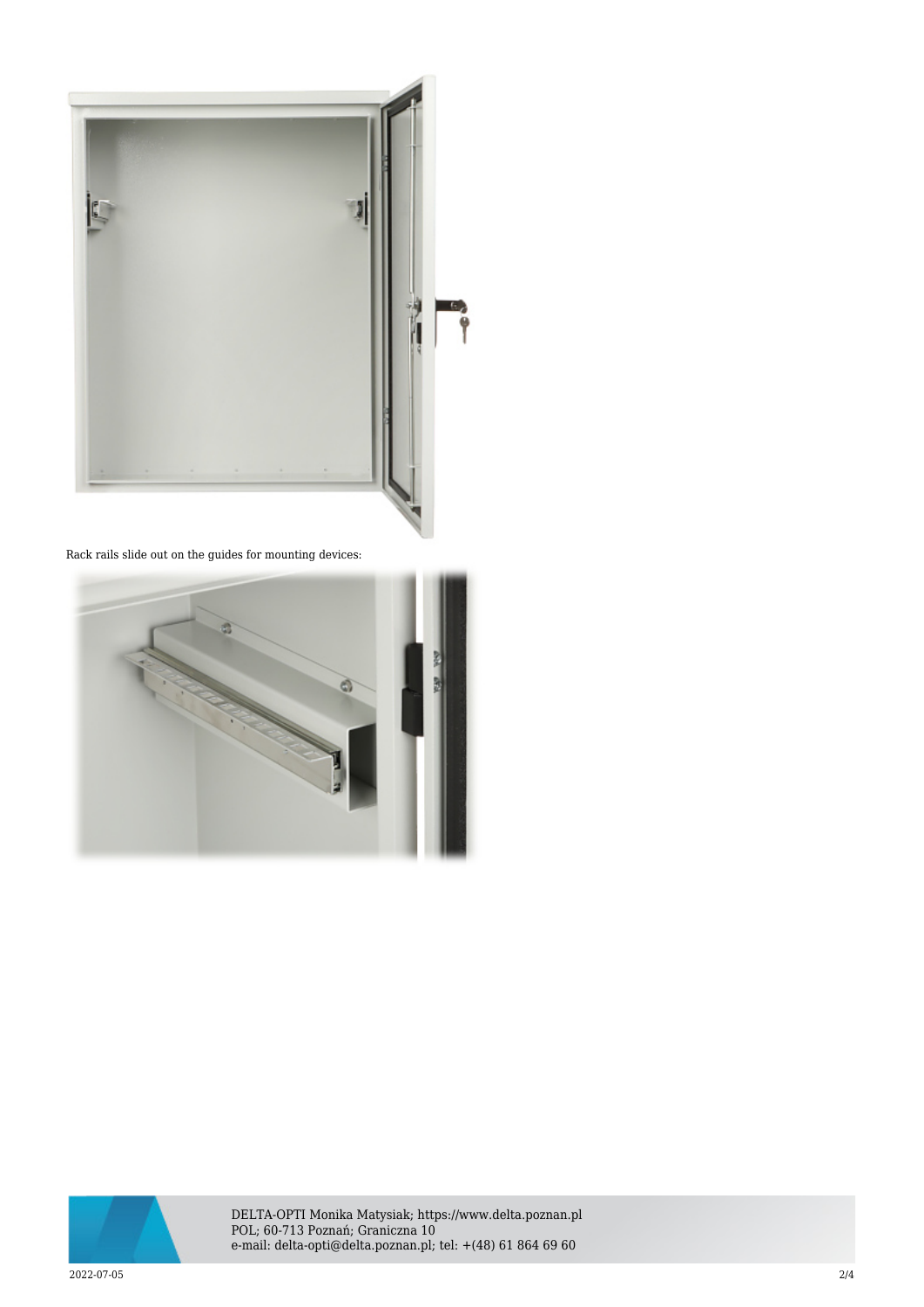

## Mounting side view:



Bottom view:



DELTA-OPTI Monika Matysiak; https://www.delta.poznan.pl POL; 60-713 Poznań; Graniczna 10 e-mail: delta-opti@delta.poznan.pl; tel: +(48) 61 864 69 60

2022-07-05 3/4